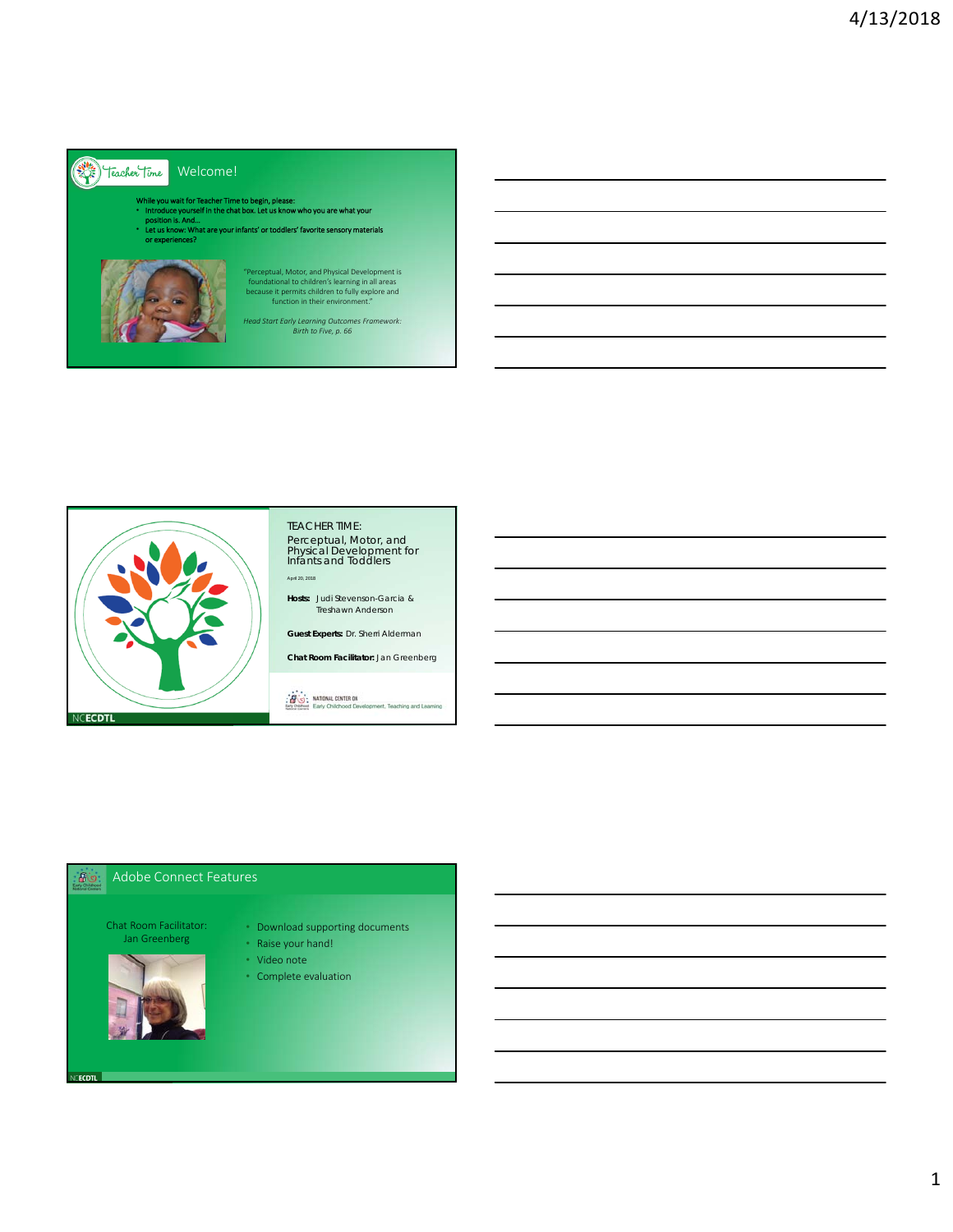



#### Perceptual Development

- Children use their senses to gather and understand information and respond to the world around them.
- Perception helps infants and toddlers understand and direct their everyday experiences.
- Review the ELOF goals and progressions!

## Teacher Time

## Perceptual Development

- Perceptual skills are at work during every waking moment
- Senses provide overlapping information
- Sensory input controls motor responses
- Vision, hearing, and developmental screenings are important
- Children with suspected delays/identified disabilities that impact sensory abilities need support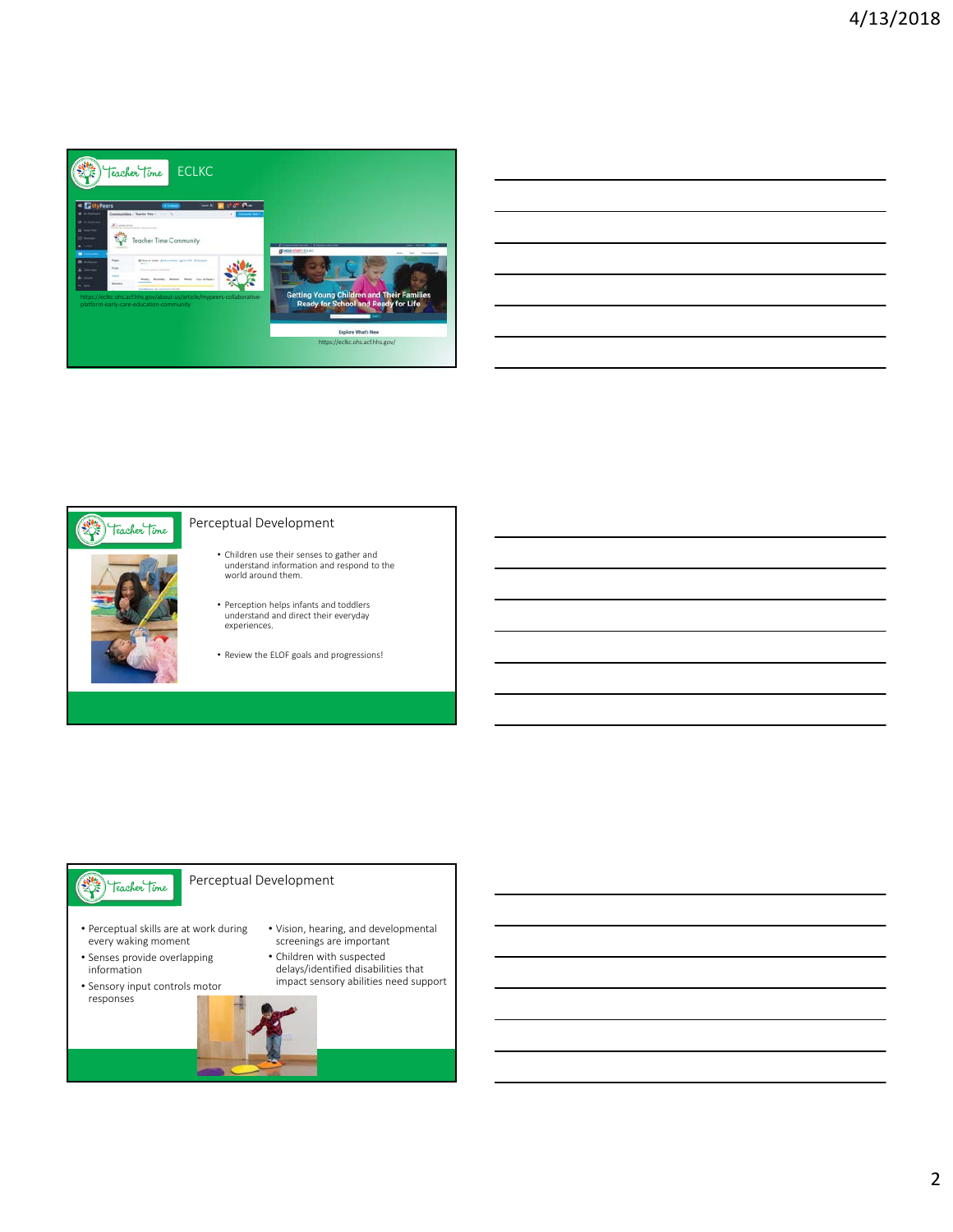# Facher Time

Effective Practices

- Encourage children to use their senses to acquire information.
- Draw children's attention to sensory experiences during everyday routines and experiences.
- Arrange the indoor and outdoor setting to encourage children to use perceptual information as they move their bodies and interact with others.
- Describe properties of objects.





### Effective Practices

- Use the language(s) you know best when describing how children use their senses to explore their environment.
- Encourage parents to use the language(s) they know best, too.
- Talk with parents about toys and objects at home that would be safe and appropriate to mouth and how to keep the toys and objects clean.
- Talk with parents about "messy play."

#### Effective Practices **Cacher Time**



• Recognize sensory overload cues and adapt interactions and experiences as needed.

• Provide extra support for children with suspected delays or identified disabilities, including sensory processing issues.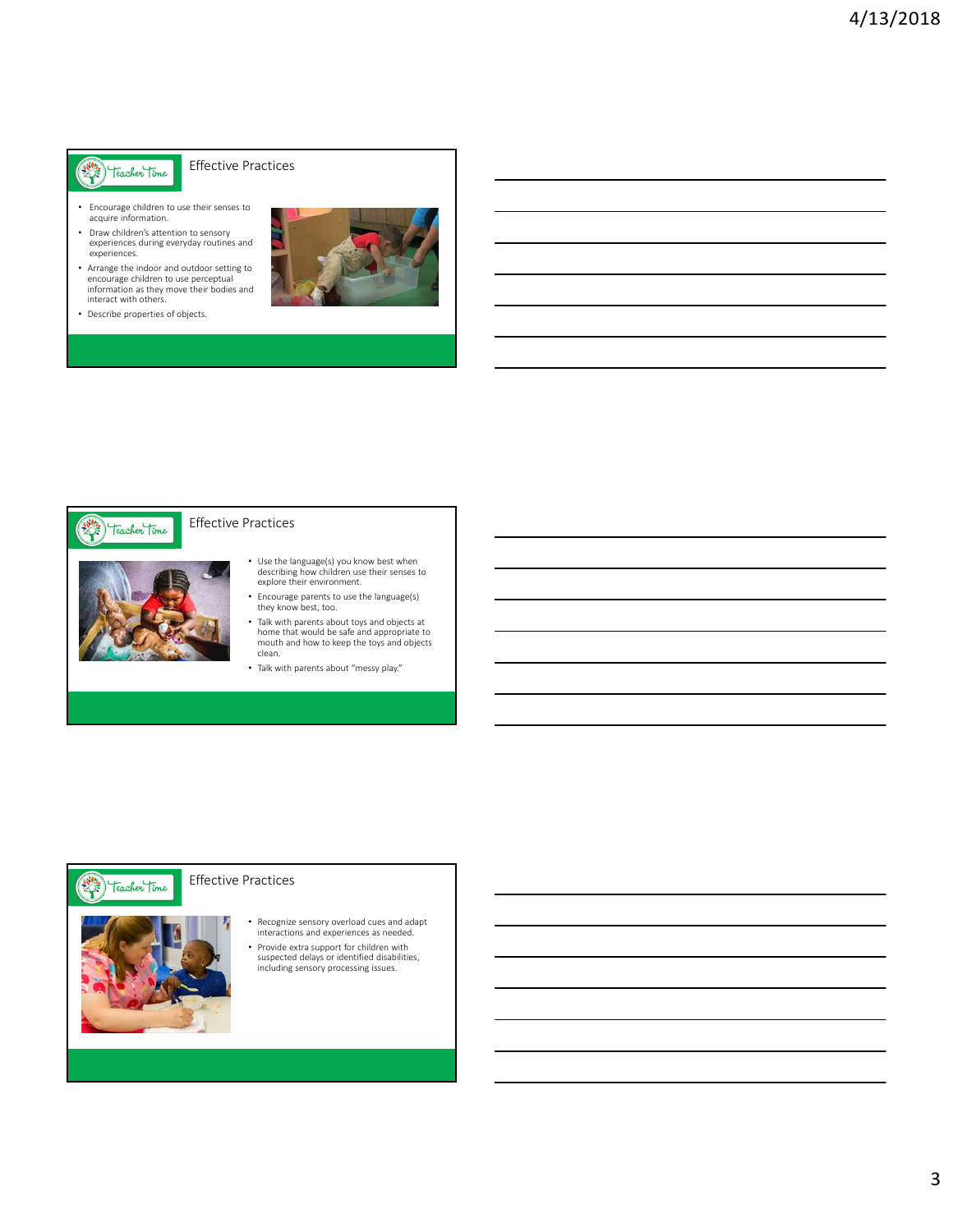# Filte Teacher Time

### Approaches to Learning

Consistent, responsive relationships help infants and toddlers:

- Manage feelings, emotions, actions, and behaviors
- Focus and persist
- Use initiative and curiosity to explore their environment





### Ongoing Assessment

- 
- *Focused* observation and *intentional* engagement
- Two‐way communication
- Families are the best source of information